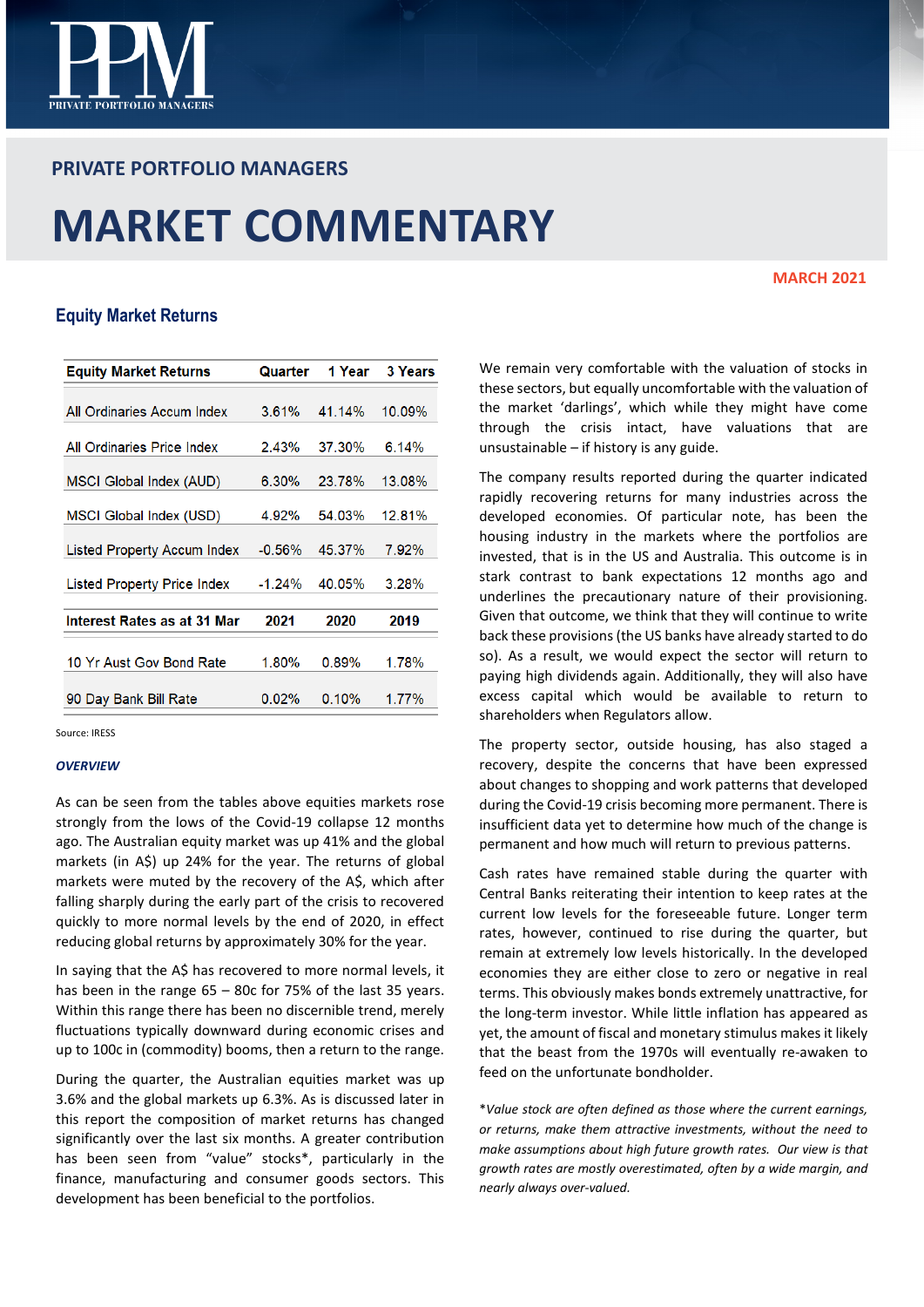## **International Equities**

*International Equities Performance*



Source: MSC

The quarter saw a recovery in a range of industry sectors that had been ignored by the market for a number of years. It is difficult to point to any specific reasons why there has been a change in attitude, although the rise in long term interest rates over the last 9 months may have let a little air out of the momentum bubble. While prices of value stocks have risen sharply (in the case of the banks it has been in excess of 80%) we think that the stocks portfolios are invested in remain undervalued as they were so heavily discounted in the first place. A return of economies to more normal levels of growth we think will help alleviate this valuation discount.

There has been a marked recovery in demand in big ticket consumer items such as autos. This has benefited the components suppliers, such as Lear Corporation, which manufactures car seats (with approximately 25% global share) and wiring systems. It has also benefited manufacturers such as VW. VW is rapidly transforming itself in a major supplier of battery electric vehicles and is expected to overtake Tesla in volume of production in the near future. Unlike the new entrants, the valuation is attractive based on current earnings (as opposed to distant projections). VW owns a large range of brands from Porsche to Bentley and Audi to the more common Golf.

We continue to see improvements in operating performance of the holdings in the consumer products companies, Kraft Heinz and Nestle. There would appear significant room for further improvement, particularly in the case of Kraft, where the process of rebuilding markets and repositioning their portfolio of brands is still at an early stage. Nestle has progressed more quickly than was anticipated at the time the recent management refresh. Both trade at a discount to their peers.

In contrast, the luxury goods sector we feel is priced far too highly. We sold out some years ago at prices that we thought excessive, particularly as many were acquiring competitors and complementary businesses at huge premiums, which has diluted their return metrics.

A sector that has remained relatively static over the last two years, despite revolutionary advances, is pharmaceuticals. Various short-term factors could be put forward for the negative sentiment, related to the Covid-19 lockdowns, but we feel the advances that have been achieved in oncology (the two main areas of treatment we have invested in are oncology and diabetes) warrant a much higher valuation. In the case of Merck, developer of the blockbuster drug Keytruda, anxiety has arisen over patents that expire in 7-8 years. This we feel is overly pessimistic given the rapid development of treatments in the area and Merck's leading position – the concerns are in stark contrast to the unbridled optimism over the sometimes marginal useful developments coming out of other technology, in say, Silicon Valley!

We have discussed on numerous occasions the finance sector and our view has not changed regarding the attractiveness of the valuations. Although the financial strength of banks is now being accepted there are two factors yet to play out with the banks we hold. For Lloyds, it is the return to high dividend payments and for Wells Fargo it is the removal of the asset cap that was imposed three years ago, together with the reduction in its bloated cost structure. The recent price rises still leave these two banks at significant discounts to more normal bank valuation metrics. The same applies to the insurance sector (but to a slightly lesser degree).

While much of the tech sector is overvalued, we are looking for opportunities where this might not be the case. We have retained the investments in Cisco Systems and are looking in areas relating more to industrial applications as opposed to what might be characterised as "consumer" - advertising, consumer products, entertainment where much of the overvaluation occurs.

## **Australian Equities**

*Australian Equities Performance*



In line with international indices, the Australian equity market produced another strong quarter, delivering 3.6% total return.

Notable during the quarter was a continuation of recent outperformance by value stocks as opposed to growth stocks. The strongest sector was the banks, very much a value sector, which started to outperform last quarter as it became clear that the economy was recovering strongly from the Covid-19 downturn. This was followed by telecom services as Telstra,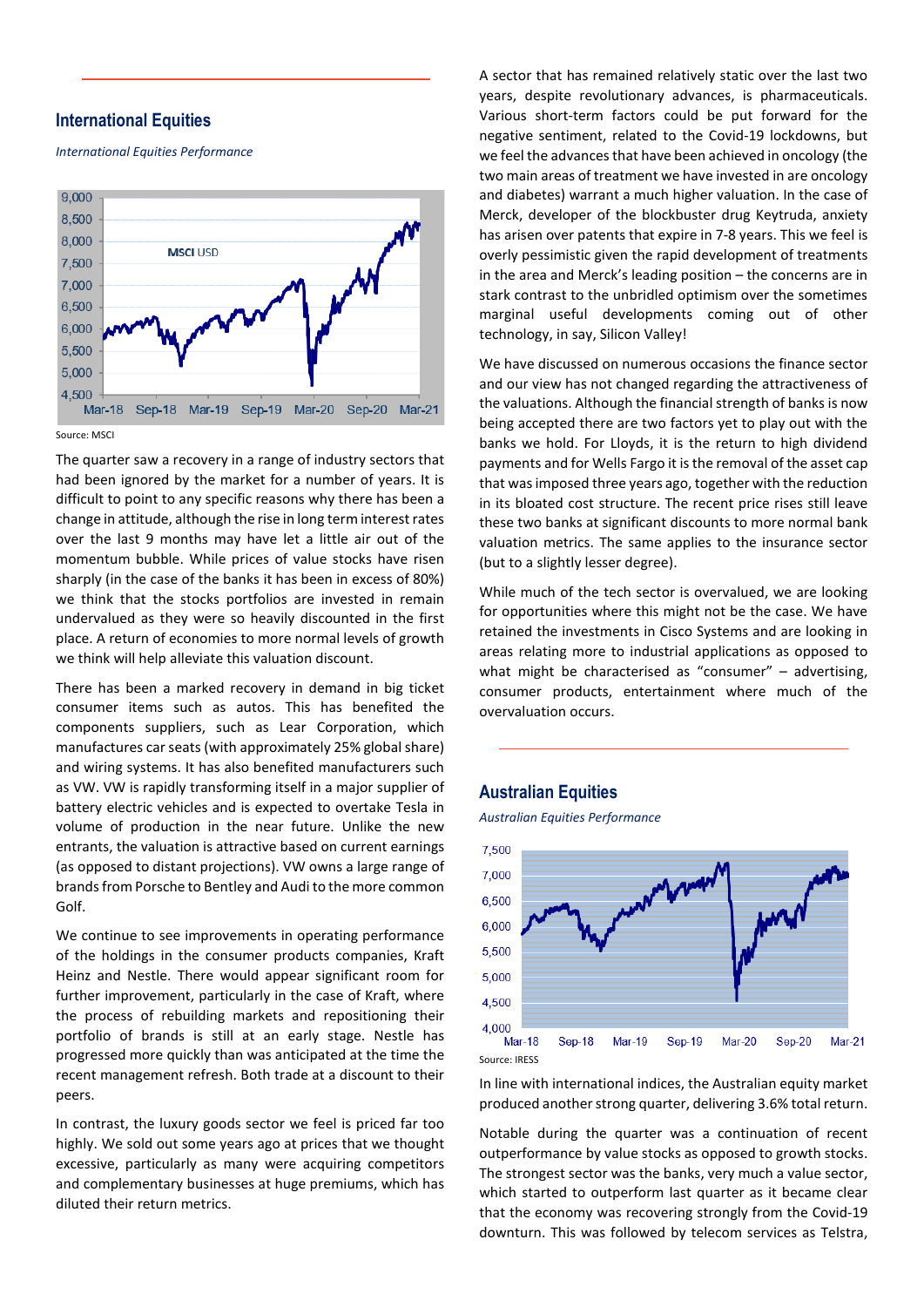recovering from a long period of underperformance, picked up steam.

Underperforming sectors included Infotech and Healthcare which are at extremely high valuation levels.

First half 2021 earnings results were announced by a large segment of the market.

The only major bank to report was CBA, which we regard as a good bellwether on the sector and the overall economy. Although the result remains covid-impacted, the picture is one of a strong recovery from the lows of 2020: cash earnings were up 32.2% from the previous half while loan impairment expenses more than halved.

The bank remains well provisioned against bad loans and we remain of the view that provisioning made during the early stages of the covid-induced downturn was done using very negative assumptions and which have not played out to date. At some point, we believe, CBA and the other banks will face the position of having to write these provisions back on to their accounts, providing a profit tailwind in the periods ahead.

An insight into the rapid nature of the recovery can be seen from the trajectory of active loan deferrals managed by CBA. As at June '20 the total amounted to \$51 billion, declining to a more modest \$9 billion by January '21, with the heavy lockdown state of Victoria comprising 47% of these. Our expectation is for further improvement in this number.

Telstra's price performance has been disappointing for a while now, however we are starting to see the makings of better performance going forward. We have commented in previous notes around the attractive, concentrated industry structure as well as opportunities for product/service hikes as we transition from the old 4G technology to the new 5G.

During this quarter we note the significant announcement that Telstra will restructure its business under four operating entities: Infra Co Fixed & Infra Co Towers to house passive fixed and mobile telecom assets; Serve Co which will focus on products and services as well as the active parts of the network; and finally, Telstra International which will house the international businesses, including subsea cables.

We view this announcement as significant and paves the way for management to better realise the value of its asset base and provide monetisation opportunities. Perhaps more importantly, it signifies a level of seriousness in capitalising on the various value creating opportunities across the company as well as maintaining its 16-cent dividend per share.

Market valuation levels have moderated slightly but remain at extended levels. Outside financials and resources, large segments of the market are, in our view, overvalued and should be treated cautiously. Interest rates are a clear support for these valuations, but it should be noted that market-based interest rates have already started to move up from previously established record low levels.

#### *ASX 200 – Latest 18.1x*



Source: RIMES, IBES, MS Research

#### *ASX 200 Industrials ex Financials– Latest 28.6x*



Source: RIMES, IBES, MS Research

## **Interest Rates**

*90 Day Bank Bill (%) vs 10 Year Bond (%) Performance*



As Covid-19 vaccination programs begin to roll out global economic recovery is following, albeit at an uneven pace. The prospect of a third wave in Europe is causing some particular concerns for European recovery. Trade and commodity prices generally improved over the quarter but despite this inflation remains below central bank targets.

At its latest meeting, the Reserve Bank of Australia (RBA) maintained its target of 10 basis points for the cash rate. The initial \$100 billion government bond purchase is about to be completed and the second \$100 billion program will commence during April.

The RBA noted that the economic recovery is well underway in Australia but still expects wage and price pressures to